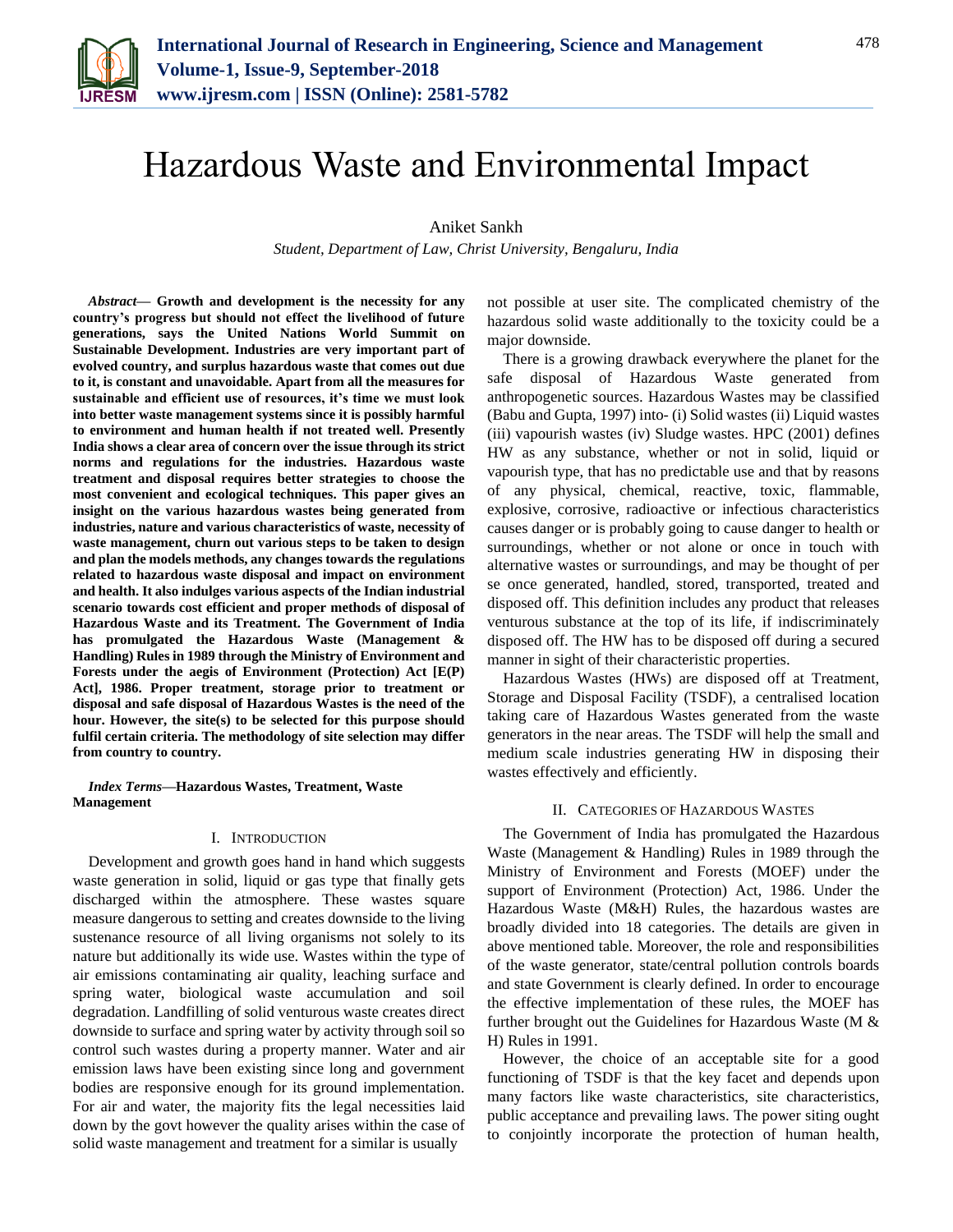

#### TABLE I

CATEGORIES OF HAZARDOUS WASTES

| <b>Waste Category</b> | <b>Waste Type</b>                                                                                                                                  | <b>Regulatory Quantities</b>                                                  |
|-----------------------|----------------------------------------------------------------------------------------------------------------------------------------------------|-------------------------------------------------------------------------------|
|                       | Cyanide wastes                                                                                                                                     | 1 kg per year as cyanide                                                      |
| $\overline{c}$        | Metal finishing wastes                                                                                                                             | 10 kg per year the sum of the specified substance<br>calculated as pure metal |
| 3                     | Waste containing water soluble chemical compounds of lead, copper,<br>zinc, chromium, nickel, selenium, barium and antimony                        | 10 kg per year the sum of the specified substance<br>calculated as pure metal |
| $\overline{4}$        | Mercury, arsenic, thallium, and cadmium bearing wastes                                                                                             | 5 kg per year the sum of the specified substance<br>calculated as pure metal  |
| 5                     | Non-halogenated hydrocarbons including solvents                                                                                                    | 200 kg per year calculated as nonhalogenated<br>hydrocarbons                  |
| 6                     | Halogenated hydrocarbons including solvents                                                                                                        | 50 kg per year calculated as halogenated hydrocarbons                         |
| 7                     | Wastes from paints, pigments, glue, varnish, and printing ink                                                                                      | 250 kg per year calculated as oil or oil emulsions                            |
| 8                     | Wastes from Dyes and dye intermediates containing inorganic<br>chemical compounds                                                                  | 200 kg per year calculated as inorganic chemicals                             |
| 9                     | Waste oil and oil emulsions                                                                                                                        | 1000 kg per year calculated as oil or oil emulsions                           |
| 10                    | Tarry wastes from refining and tar residues from distillation or<br>pyrolytic treatment                                                            | 200 kg per year calculated as tar                                             |
| 11                    | Sludges arising from treatment of wastewater containing heavy<br>metals, toxic organics, oils, emulsions, and spent chemicals,<br>incineration ash | Irrespective of any quantity                                                  |
| 12                    | Phenols                                                                                                                                            | 5 kg per year calculated as phenols                                           |
| 13                    | Asbestos                                                                                                                                           | 200 kg per year calculated as asbestos                                        |
| 14                    | Wastes from manufacturing of pesticides and herbicides and residues<br>from pesticides and herbicides formulation units                            | 5 kg per year calculated as pesticides and their<br>intermediate products     |
| 15                    | Acid/alkali/slurry wastes                                                                                                                          | 200 kg per year calculated as acids/alkalies                                  |
| 16                    | Off-specification and discarded products                                                                                                           | Irrespective of any quantity                                                  |
| 17                    | Discarded containers and container liners of hazardous and toxic<br>wastes                                                                         | Irrespective of any quantity                                                  |
| 18                    | Wastes from Dyes and dye intermediates containing organic<br>chemical compounds                                                                    | 50 kg per year calculated as organic chemicals                                |

atmosphere and property values in an exceedingly community. tho' the choice of a perfect web site confirming with the higher than factors may be a tough task, few tips square measure obtainable (Guidelines, 1991) in India for choice of best web site for a similar purpose. In India, unauthorized marketing of HWs is however continued and in most of the places, the HW is being utilised to fill the low-lying areas (HPC, 2001), that isn't acceptable.

#### III. CATEGORISATION OF WASTE

When implementing any waste management plan, separating them on the basis of its characteristics is very essential. Before exploring about any treatment and control of waste, its components must be known to lay proper strategy. The best way is to acknowledge those manufacturing units that produce hazardous waste and then differentiate them according to the nature of the waste and the risk they create.

Risk from the hazardous waste can be classified into following:

- 1. High Risk: It is highly toxic and has the tendency to accumulate in the ecosystem e.g. Cyanide Waste, Chlorinated solvents, Wastes that are dioxin based.
- 2. Intermediate Risk: Wastes containing metal hydroxides that are extremely toxic due its low mobility and insolubility.
- 3. Low Risk: It is primarily organic wastes that are biodegradable.

# IV. THE CONCERN ABOUT HAZARDOUS WASTE MANAGEMENT

- 1. Cause of mass life and material damage and loss (disability, death, fire, explosion);
- 2. Environmental damages: water, solid, and air pollution (underground and surface drinking water);
- 3. Potential increase of chemical bioaccumulation that is hard for biodegradability (chlorine containing chemicals);
- 4. Long term irreversible health risks (mutagenicity, teratogenicity, and carcinogenicity),
- 5. High concern of trans-boundary movement of toxic wastes;
- 6. Cause of massive toxic health damages.

# V. REGULATORY REGIME FOR WASTE MANAGEMENT

Indian waste management rules are founded on the principles of "sustainable development", "precaution" (measures should be taken to avoid environmental degradation and hazards) and "polluter pays" (polluter must bear costs for damages and harm caused to environment by his own acts)

# *A. Bio-medical Waste (Management and Handling) Rules, 1998*

The Bio-medical Waste (Management and Handling) Rules gives the proper norms of disposing bio-medical wastes and explains about detailed framework for the process and mechanisms to be followed for their effective disposal. Bio-Medical Waste means any waste generated in health care processes like diagnosis, treatment or immunisation of human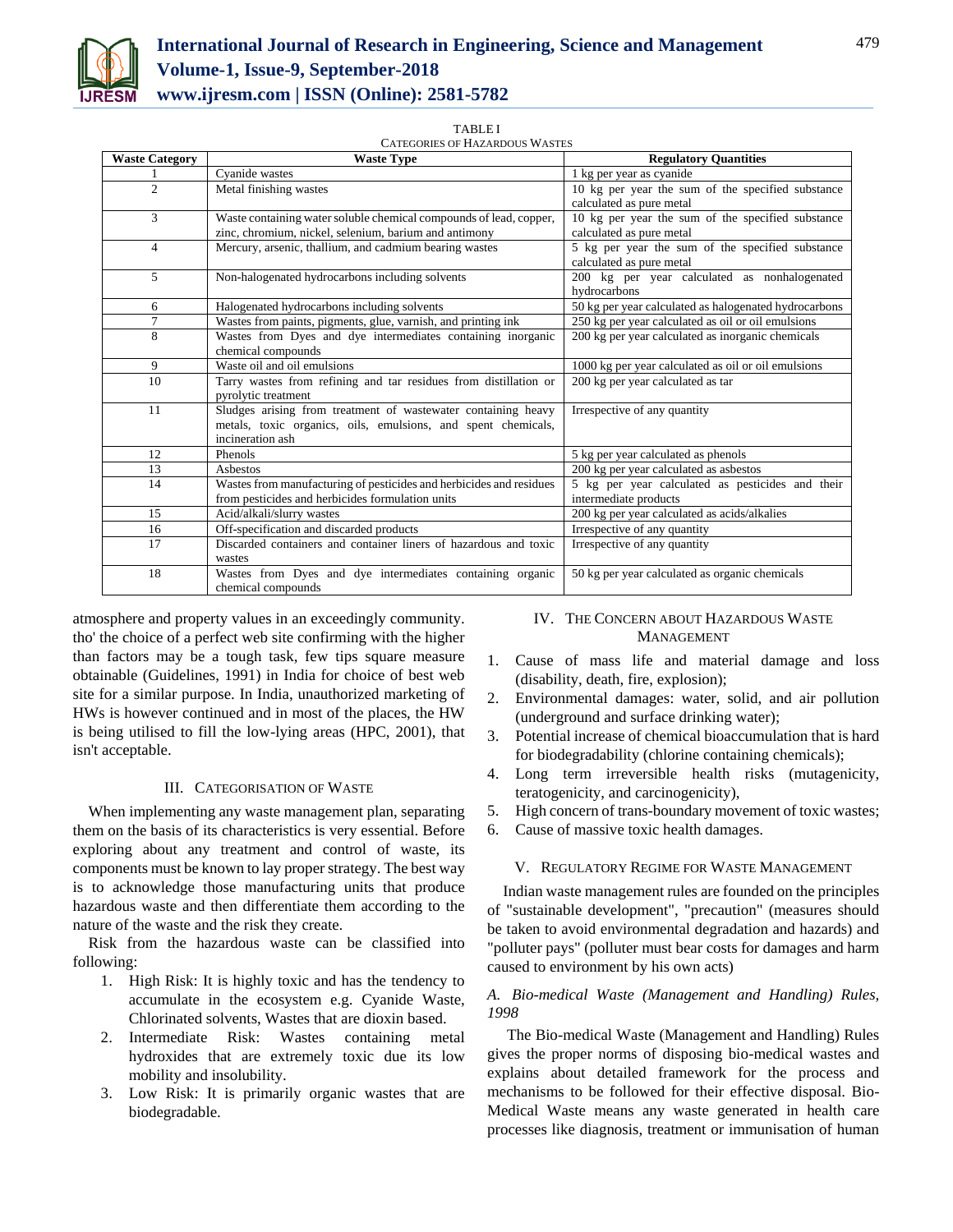

beings or animals, research activities concerning production or testing of 'biological'

As per the BMW Rules, every occupier must take all necessary steps to ensure that BM Waste is (i) handled in a manner not causing any adverse effect to human health and environment, (ii) segregated in containers at point of generation, (iii) handled and disposed off in accordance with prescribed standards.

# *B. The Batteries (Management and Handling) Rules, 2001*

The Batteries (Management and Handling) Rules ("Batteries Rules") was notified to effect a regulatory mechanism for dealing in and disposal of used lead acid batteries and their components. The Batteries Rules apply to all the manufacturer, importer, reconditioner, assembler, dealer, recycler, auctioneer, bulk consumer (like departments, organisations purchasing more than 100 batteries) and consumer.

Import of batteries will be allowed only upon producing valid registration with Reserve Bank of India and MoEF and providing an undertaking in prescribed format along with a copy of the latest half-yearly return.

# *C. The E-waste (Management and Handling) Rules, 2011*

The E-waste (Management and Handling) Rules, 2011 ("Ewaste Rules") intend to regulate and putting in place an environmentally better e-waste management system by regulating issues of disposal, importing and recycling of ewastes. The E-waste Rules apply to all the producer, consumer or bulk consumer (including factories under Factories Act) involved in the manufacturing, sale, purchase, and processing of electrical and electronic equipment or components, along with all collection centres, dismantlers and recyclers of e-waste.

# *D. The Plastic Waste (Management and Handling) Rules, 2011*

The Plastic Waste (Management and Handling) Rules, 2011 set up a regulatory framework for manufacturing, proper usage and efficiently recycling of plastic bags to ensure management of plastic waste. Plastic waste means any plastic product such as carry bags, pouches, etc. which has been disposed after use or end-of-life.

Every recycler to seek registration with SPCB. Such registration is valid for a period of 3 years. Further, in order to ensure that amount is given for usage of plastic, Rule 10 states that no retailer can give plastic carry bags free of cost. There is no specific penalty provided for non-compliance and thus, penalty under EPA will apply as per which the person-in-charge may be imprisoned for up to 5 years and/or fined up to INR 100,000.

# *E. The Hazardous Wastes (Management, Handling and Trans boundary Movement) Rules, 2008*

The Hazardous Wastes (Management, Handling and Trans boundary Movement) Rules, 2008 were framed for regulating generation, storage, reuse, recycling, import, transportation and treatment of hazardous wastes. India signed and ratified the Basel Convention, 1992 dealing with trans boundary movement and disposal of hazardous waste. The restrictions on crossborder transportation of hazardous waste for purposes of recycling as provided in the Basel Convention are incorporated in the HWM Rules. Rule 2(l) defines hazardous waste as any waste which by virtue of its physical or other characteristics (described as chemical, toxic, inflammable, reactive, explosive, etc.) causes or can cause danger to health or environment, either standalone or in combination with other substances.

As such it is mandated that every occupier must (i) sell hazardous waste only to a registered recycler, (ii) transport such waste in the manner prescribed, (iii) prevent accidents, and (iv) increase awareness.

### *Identification of Hazardous Waste Generation*

The data shows that the Hazardous Waste generation is maximum in Maharashtra (45.47%) followed by Gujarat (9.73%). Minimum Hazardous Wastes is reported in Chandigarh (0.0069%). The number of industries that generate Hazardous Wastes are maximum in Maharashtra (30.38%) followed by Gujarat (22.93%). The data shows that, 13011 industries are generating 4415954 TPA of Hazardous Wastes in India.

### *Waste Characterisation*

The Hazardous Wastes in India is characterised and documented in literature (HPC, 2001; SDNP, 2003). The Hazardous Wastes are categorised into three groups viz., Recyclable, Incinerable, and Disposable. The Hazardous Wastes generation trends in Maharashtra and India (total) are similar. The quantity of disposable Hazardous Wastes (inorganic in nature to be disposed off in landfill) is high.

# *Quantification of Hazardous Wastes*

The quantity of Hazardous Wastes generation reported in India is 4415954 TPA from 373 districts out of 524 districts . According to one estimate (SDNP, 2003), the land required to dispose 5.3 million tons of Hazardous Wastes in an engineered landfill, assuming the average density of waste to be around 1.2 tonnes/m 3 and the depth of the landfill 4 m, would be around 1.08 km 2 every year. This information may be applied to future waste projections to arrive at future land requirements for the disposal of hazardous waste

## *Implementation of TSDF*

"The TSDF should be properly designed based on the Hazardous Wastes expected at the site. The typical layout available in literature (Babu and Ramakrishna, 2000) may be used as a helping tool in this aspect. Periodical monitoring of the site should be carried out during the post-closure period. The monitoring scheme includes the ambient environmental quality and different activities pertaining to the direct and indirect operation of TSDF such as Amenity items, Site inspections, Habitat survey, Aftercare measures, and future